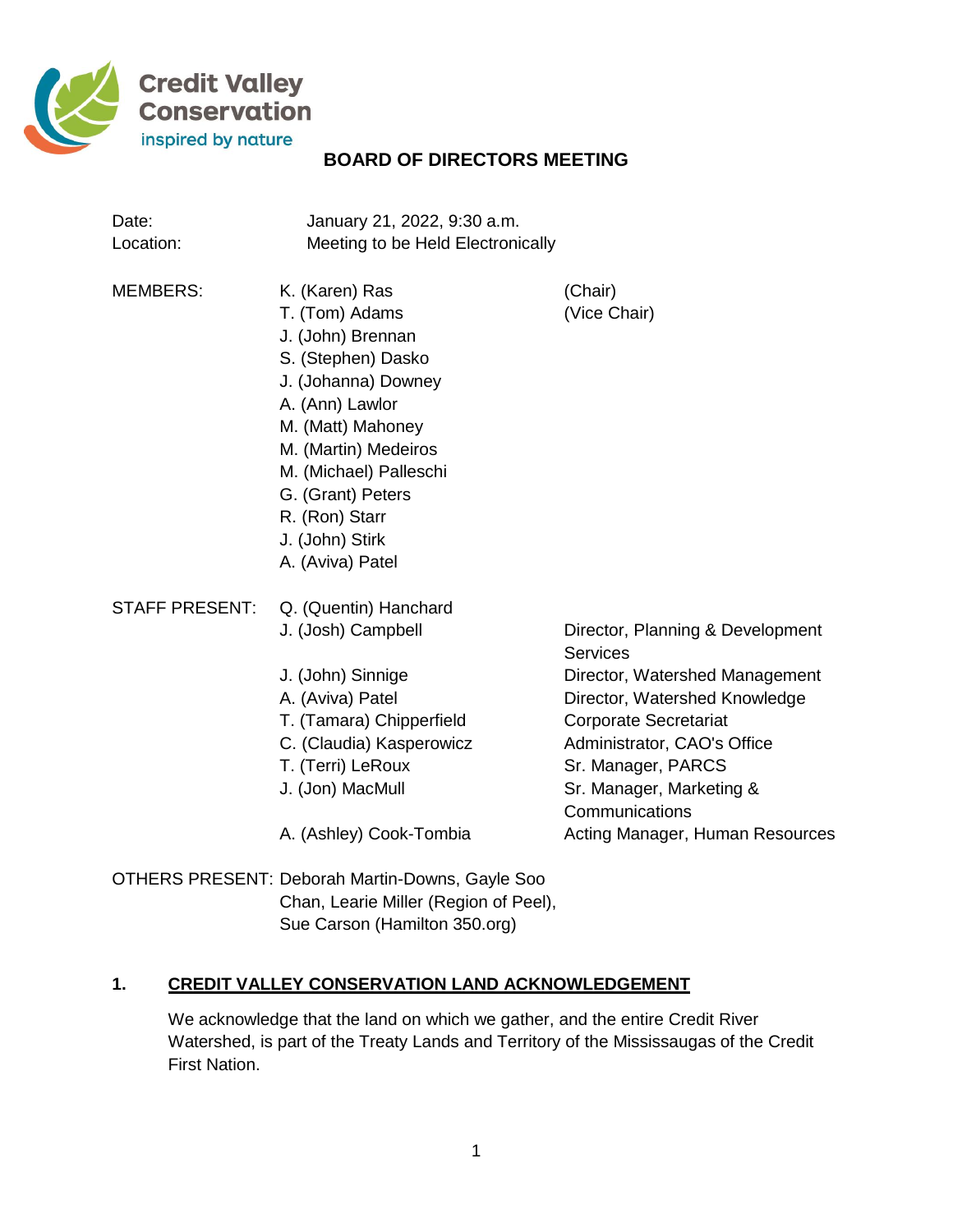The Credit River Watershed is also part of the traditional territory of the Huron-Wendat and Haudenosaunee, and home to many First Nations, Métis, and Inuit Peoples today.

Treaties made with Indigenous Peoples are enduring and include responsibilities for both parties. We affirm that this land and water is our common source of life and we must all share responsibility for its care and stewardship for now and future generations.

# **2. APPROVAL OF AGENDA**

**01/22**

Moved By Grant Peters Seconded By Matt Mahoney

*RESOLVED THAT the agenda be approved as distributed.*

**CARRIED**

## **3. DECLARATIONS OF CONFLICT OF INTEREST**

## **4. MINUTES OF PREVIOUS MEETING**

**02/22**

Moved By John Stirk Seconded By John Brennan

*RESOLVED THAT the minutes of the 564th meeting of the Credit Valley Conservation Authority held December 10, 2021 be approved.*

**CARRIED**

## **5. PRESENTATIONS AND DELEGATIONS**

## **5.1 PRESENTATION: CVC A YEAR IN REVIEW**

A video highlighting CVC's achievements in 2021 was shown to members.

## **5.2 PRESENTATION: CAO INTRODUCTION AND 2022 PRIORITIES**

CAO Quentin Hanchard gave a presentation to members on the abovementioned subject.

**03/22** Moved By Matt Mahoney Seconded By Ron Starr

*RESOLVED TAHT the presentation entitled "CAO Introduction and 2022 Priorities" presented by Quentin Hanchard, CAO be received.*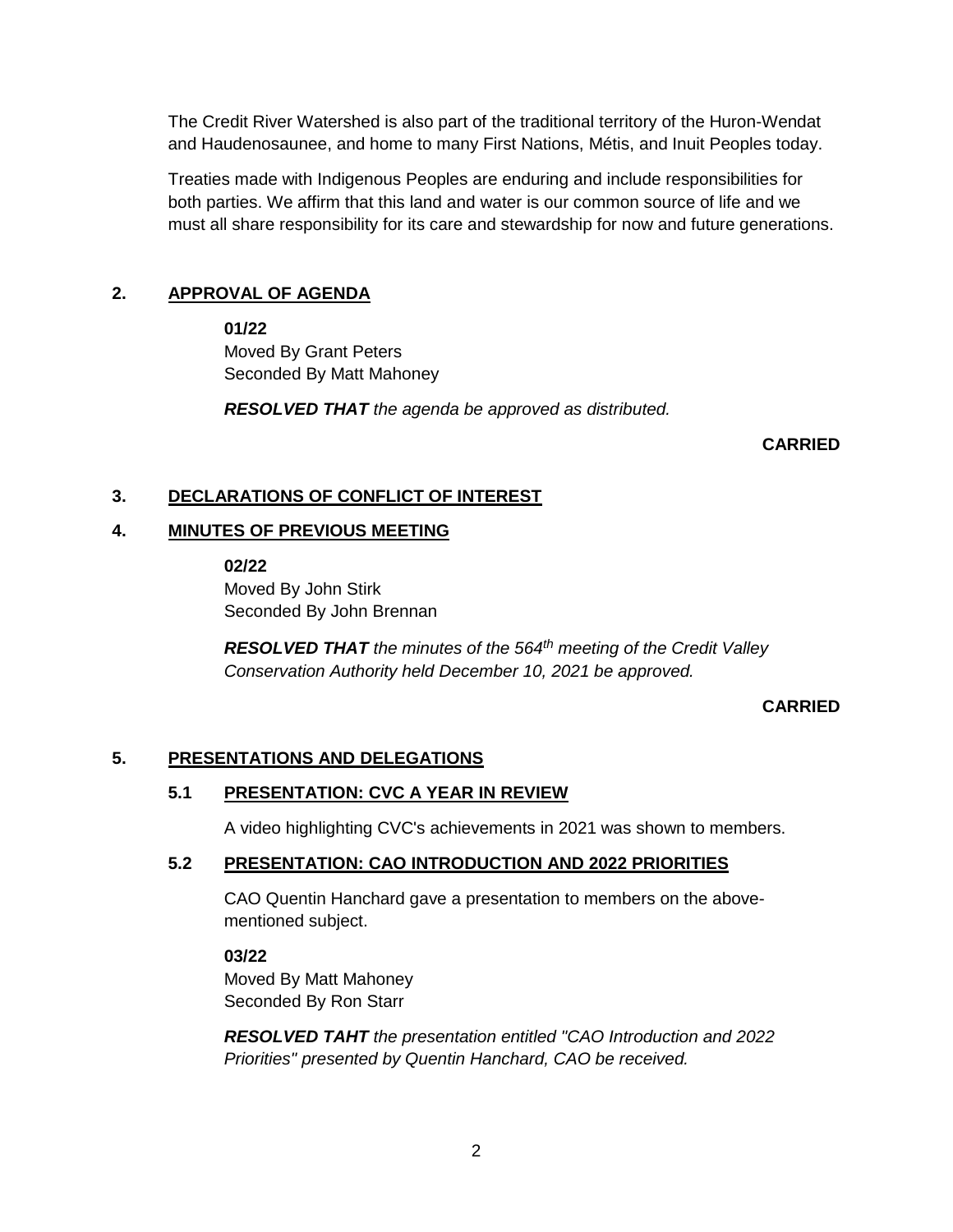### **6. STAFF SERVICE AWARDS**

CAO Quentin Hanchard acknowledged 24 staff with long-service awards.

### **7. STAFF RECOGNITION AWARDS**

CAO Quentin Hanchard acknowledged the 2021 staff recognition awards recipients.

#### **Spirit Award**

Anti-Racism Committee

 Ashoo Anand, Ashley Cook-Tombia, Natalie Faught, Sharlene Hardwar, Shannon Lem, Bill Lidster, Graeme MacDonald, Tooba Shakeel, Gayle Soo Chan, Laura Timms, Sherwin Watson-Leung, Christine Wilson

#### **Innovation Award**

Roadside LID Retrofit Team

 Phil James, Rohan Hakimi, Shannon Malloy, Kyle Menken, Divya Softa, Bernadeta Surowiec, Kyle Vander Linden, Jordan Wiedrick

#### IWMP StoryMap Team

 Loveleen Clayton, Sophia Maio, Adrienne Okenden, Kourtney Partington, Kamal Paudel, Dan Schuurman

### Eform Team

Ajaya Kalakheti, Alex Waterfield

### **Collaboration Award**

Belfountain River Restoration Team

 Phil Bird, Mark Hendry, Chelsea McIssac, Kurtis Plourde-Rideout, Jesse Spasov

Students for Stormwater Team

 Stephen Baker, Renee Brock, Erin Curtis, Mark Funk, Rohan Hakimi, Kimberley Holt-Behrend, Phil James, Maggie Janik, Carly Lehmann, Eric Mailloux, Sophia Maio, Shannon Malloy, Kyle Menken, Lee Merrill, Holly Nadalin, Sullivan Neilsen, Rebecca Renna, Tooba Shakeel, Amanda Slaght, Adam Slessor, Elora Tarlo, Melissa Thomas, Kyle Vander Linden, Alex Veglio, Adam Wilford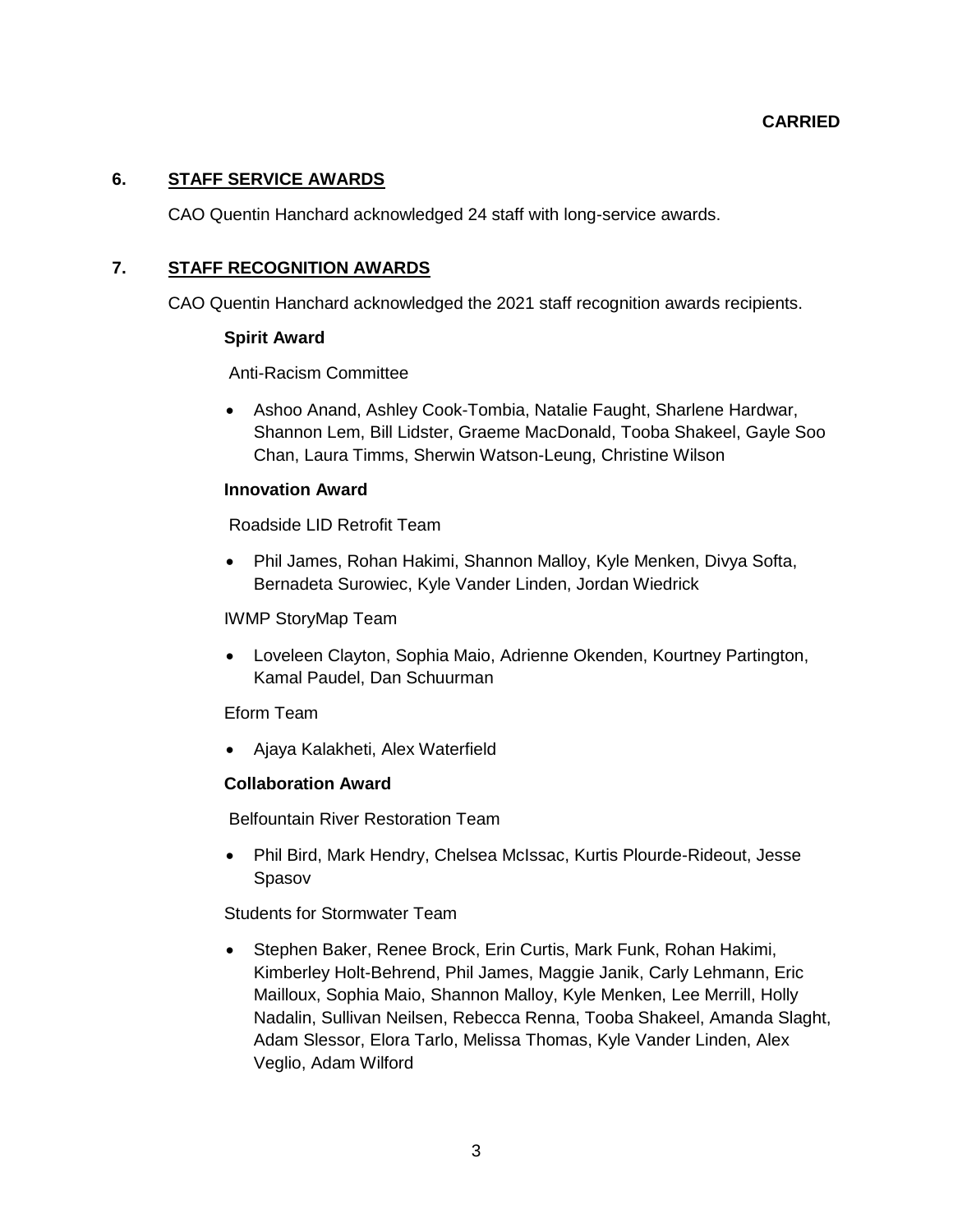### **Leadership Award**

Senior Manager Above and Beyond

Jennifer Dougherty

PDS Lecture Team

Jakub Kilis, Christine Wilson

CVT and Indigenous Work

• Natalie Faught

Corporate Planning Team

 Tamara Chipperfield, Kevin Dec, Moheb Ekladios, Marlene Ferreira, Rose Fitzpatrick, Kate Hayes, Andrew Kett, Terri LeRoux, Jon MacMull, Deborah Martin-Downs, Jeff Payne, Roger Tharakan

## **Excellence Award**

Ranavirus Team

• Phil Bird, Freyja Whitten

Community Tree Project

 Ashoo Anand, Renee Brock, Karen Bromberg, Ross Bushnell, Melissa Creasy, Nicole DiCinto, Calantha Elsby, David Fields, Brendan Gallant, Lindsey Jennings, Deborah Kenley, Melanie Kramer, Shannon Lem, Sara Maedel, Sophia Maio, Andrea Morrone, Tooba Shakeel, Adam Wilford, David Yun

TD Bank Team

• Patty Morgan, Joanne Shelly, Min Young Lee

### **Award of Distinction**

Chelsea McIssac

## **8. ELECTION OF OFFICERS**

The following are excerpts from the CVC Administrative By-law\*:

"7. The election of the Chair/President and one or more Vice Chairs shall be held annually at the inaugural meeting in accordance with the authority's procedures for election of officers (Appendix 2).

Successors to the positions of Chair and Vice-Chair shall be a Member from a different participating municipality from the incumbent. Upon application by an Authority or a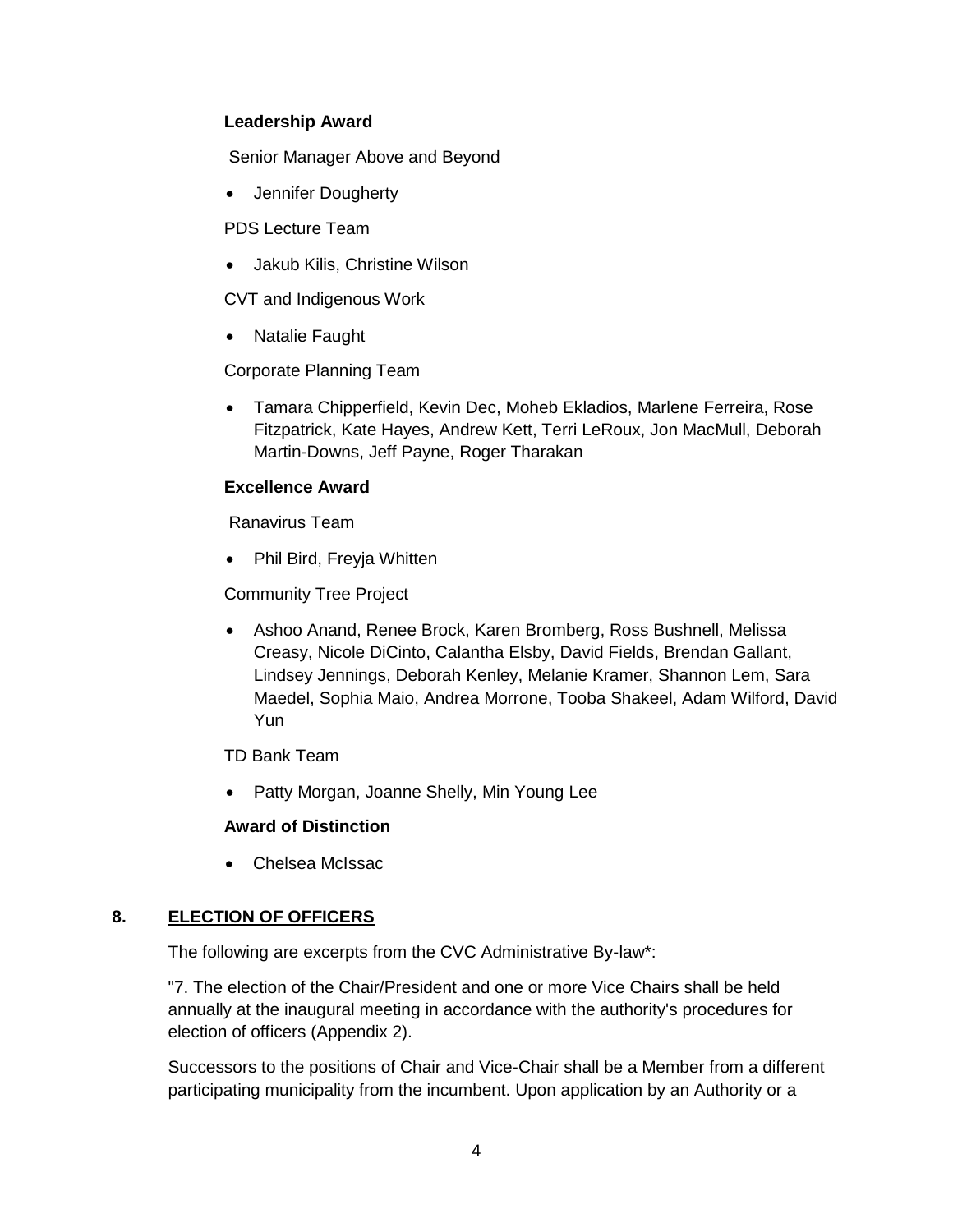participating municipality, the Minister may grant permission for a member who was appointed to the Authority by the same participating municipality that appointed the outgoing Chair or Vice-Chair to serve as Chair or Vice-Chair.

Appendix 2:

4. Election Procedure:

The Acting Chair shall advise the Members that the election will be conducted in accordance with the Act as follows:

- a) The elections shall be conducted in the following order:
	- i. Election of the Chair/President, who shall be a Member of the authority.
	- ii. Election of one or more Vice-chairs, who shall be Members of the authority.
- b) Two calls for nominations will be sent to members in advance of the January 21, 2022 meeting. Nominations are to be emailed to the Secretary-Treasurer, Quentin Hanchard by 9:00am Wednesday January 19, 2022;
- c) Only current Members of the authority who are present may vote;
- d) Nominations shall be called three (3) times and will only require a mover. The first call will be done via email on Tuesday January 11, 2022. The second call for nominations will be done via email on Monday January 17, 2022 and third call will be during the January 21, 2022 Inaugural Board meeting;
- e) The closing of nominations shall require both a mover and a seconder;
- f) Each Member nominated shall be asked to accept the nomination. The Member must be present to accept the nomination unless the Member has advised the Secretary-Treasurer in writing or by email in advance of the election of their willingness to accept the nomination.

If one Nominee:

g) If only one nominee the individual shall be declared into the position by acclamation.

If More than One Nominee:

- h) In the event of an election, each nominee shall be permitted not more than five (5) minutes to speak for the office, in the order of the alphabetical listing by surnames.
- i) Upon the acceptance by nominees to stand for election to the position of office, a link to an electronic ballot shall be distributed to the Members by the scrutineer. Members are to vote for a single individual using the Survey Monkey link provided.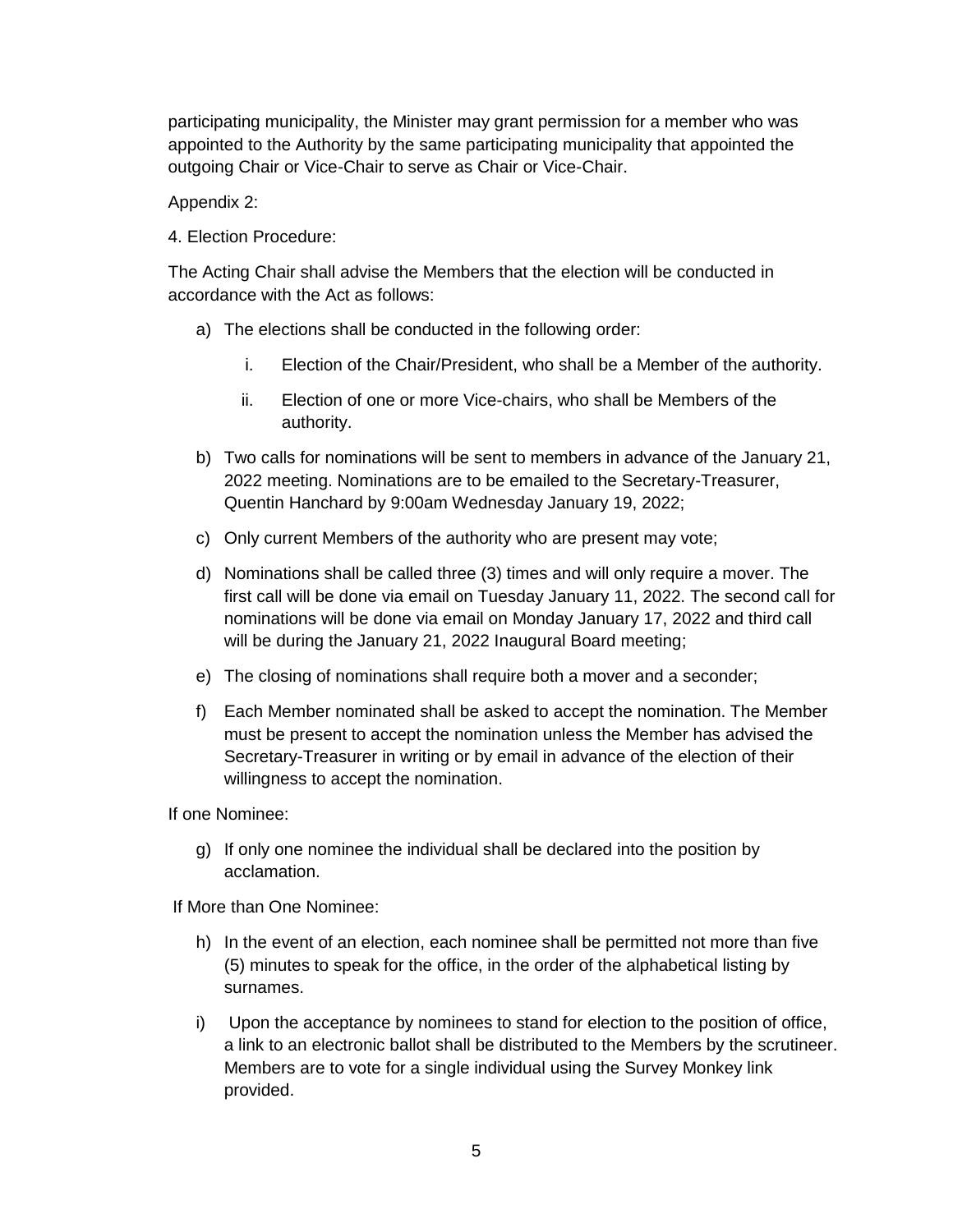j) The Scrutineers shall confer to count the submitted ballots provided to them from the Survey Monkey link, return and advise the Acting Chair who was elected with more than 50% of the vote.

A majority vote shall be required for election. If there are more than two nominees, and upon the first vote no nominee receives the majority required for election, the name of the person with the least number of votes shall be removed from further consideration for the office and a new Survey Monkey link to vote shall be distributed via email.

In the case of a vote where no nominee receives the majority required for election and where two or more nominees are tied with the least number of votes, a special vote shall be taken to decide which one of such tied nominees' names shall be dropped from the list of names to be voted on in the next vote.

Should there be a tie vote between two remaining candidates, a second vote will be held by Members using an updated Survey Monkey link. Should there still be a tie after the second ballot a third vote shall be held. Should there be a tie after the third vote, the election of the office shall be decided by lot drawn on screen by the Acting Chair."

\**modified for the use of an electronic ballot due to holding the meeting electronically*.

# **8.1 APPOINTMENT OF CHIEF ADMINISTRATIVE OFFICER TO CONDUCT THE ELECTION OF THE CHAIR**

**04/22** Moved By John Stirk Seconded By Johanna Downey

*RESOLVED THAT Quentin Hanchard, CAO be appointed to conduct the election of the 2022 Chair.*

**CARRIED**

## **8.2 APPOINTMENT OF THE SCRUTINEER**

### **05/22**

Moved By Grant Peters Seconded By John Brennan

*RESOLVED THAT Jon MacMull be appointed as the Scrutineer for the Election of Officers; and further*

*THAT all ballots be destroyed following the election in the event of a vote by ballot.*

**CARRIED**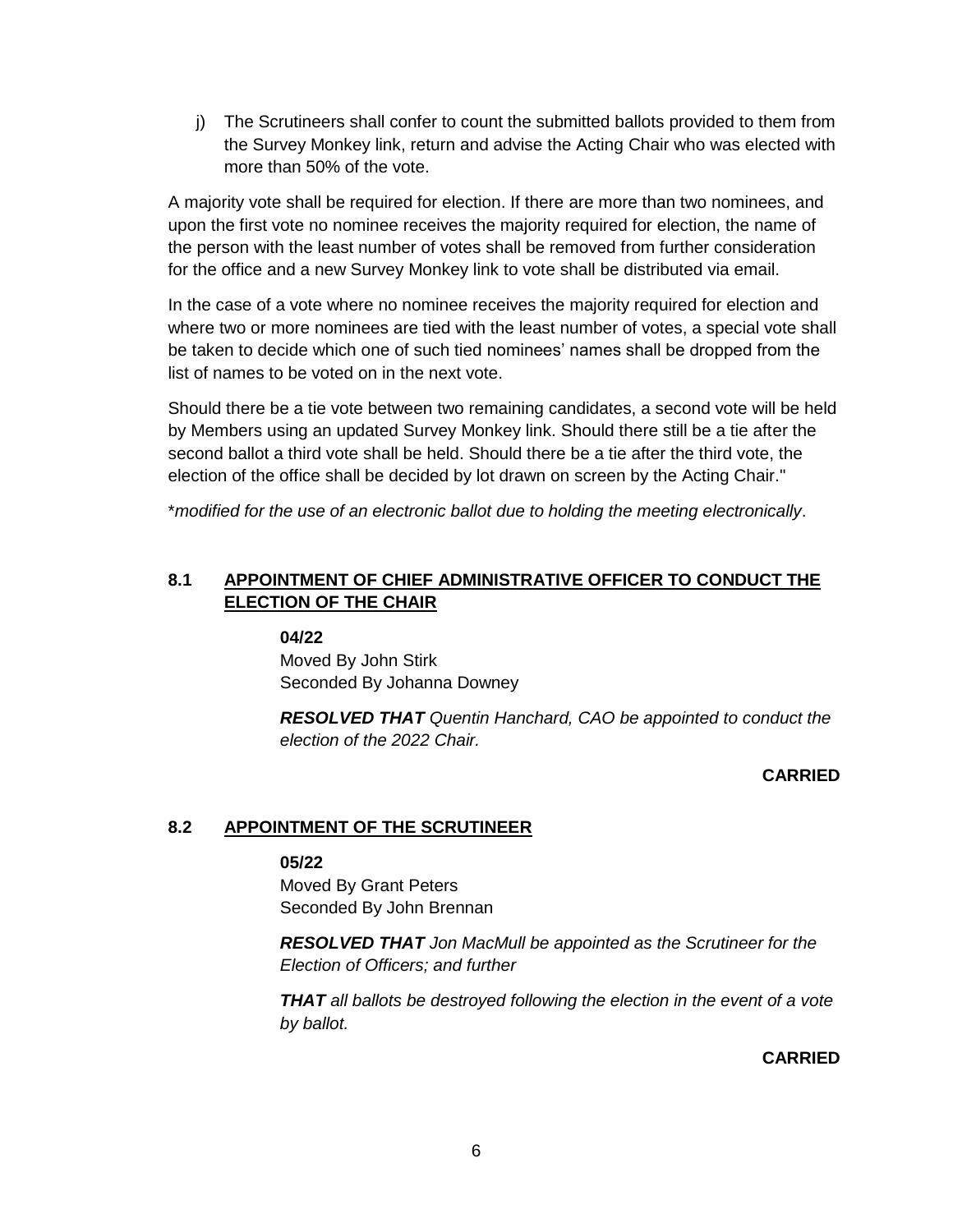## **8.3 ELECTION OF CHAIR OF THE AUTHORITY**

Quentin Hanchard, CAO and Secretary-Treasurer stated that a call for nominations for Chair and Vice Chair were emailed to members two times on January 11, 2022 and January 17, 2022. He stated a single nomination was received by email nominating Tom Adams for Chair by Karen Ras. Quentin Hanchard, CAO and Secretary-Treasurer then did the third and final call for nominations. There were no further nominations. Nominations were then closed. The closing of nominations was moved by Stephen Dasko and seconded by Matt Mahoney. Tom Adams was then declared 2022 Chair by acclamation.

### **2022 Chair Tom Adams assumed the chair**.

## **8.4 ELECTION OF VICE-CHAIR OF THE AUTHORITY**

Tom Adams, 2022 Chair stated that a call for nominations for Chair and Vice Chair were emailed to members two times on January 11, 2022 and January 17, 2022. He stated a single nomination was received by email nominating Johanna Downey for Vice Chair by Karen Ras. Chair Tom Adams then did the third and final call for nominations. There were no further nominations. Nominations were then closed. The closing of nominations was moved by Ron Starr and seconded by Karen Ras. Johanna Downey was then declared 2022 Vice Chair by acclamation.

## **9. APPOINTMENT OF MEMBERS AND OFFICERS OF CREDIT VALLEY SOURCE PROTECTION AUTHORITY**

**06/22**

Moved By John Brennan Seconded By Stephen Dasko

*RESOLVED THAT appointed members and officers of Credit Valley Conservation Authority are duly appointed as members and officers of the Credit Valley Source Protection Authority (CVSPA).*

**CARRIED**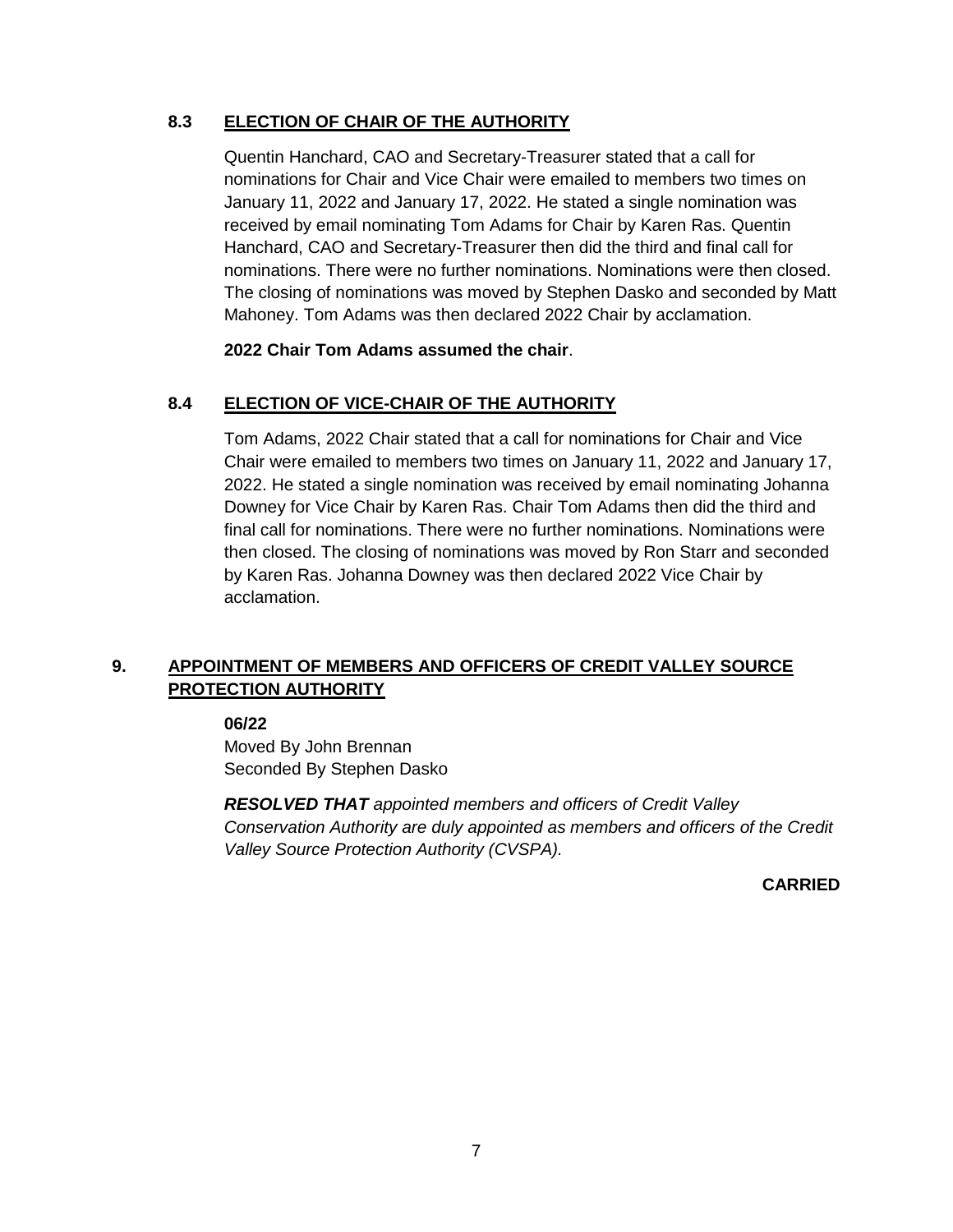#### **10. APPOINTMENTS TO CONSERVATION ONTARIO**

**07/22**

Moved By Johanna Downey Seconded By Ann Lawlor

*RESOLVED THAT the following members be appointed to Conservation Ontario for 2022:*

*Designate: Chair*

*Alternate: Vice Chair*

*Second Alternate: Chief Administrative Officer; and further*

*THAT Conservation Ontario be advised of these appointments.*

#### **CARRIED**

#### **11. STATUTORY HOLIDAY SCHEDULE**

#### **08/22**

Moved By Matt Mahoney Seconded By Martin Medeiros

*RESOLVED THAT the following list of Public Holidays be endorsed by the CVC Board of Directors:*

- *New Year's Day - Monday, January 3, 2022*
- *Family Day - Monday, February 21, 2022*
- *Good Friday - Friday, April 15, 2022*
- *Easter Monday - Monday, April 18, 2022*
- *Victoria Day - Monday, May 23, 2022*
- *Canada Day - Friday July 1, 2022*
- *Civic Holiday - Monday, August 1, 2022*
- *Labour Day - Monday, September 5, 2022*
- *Thanksgiving Day - Monday, October 10, 2022*
- *Christmas Day - Monday, December 26, 2022\**
- *Boxing Day - Tuesday, December 27, 2022\**

#### **CARRIED**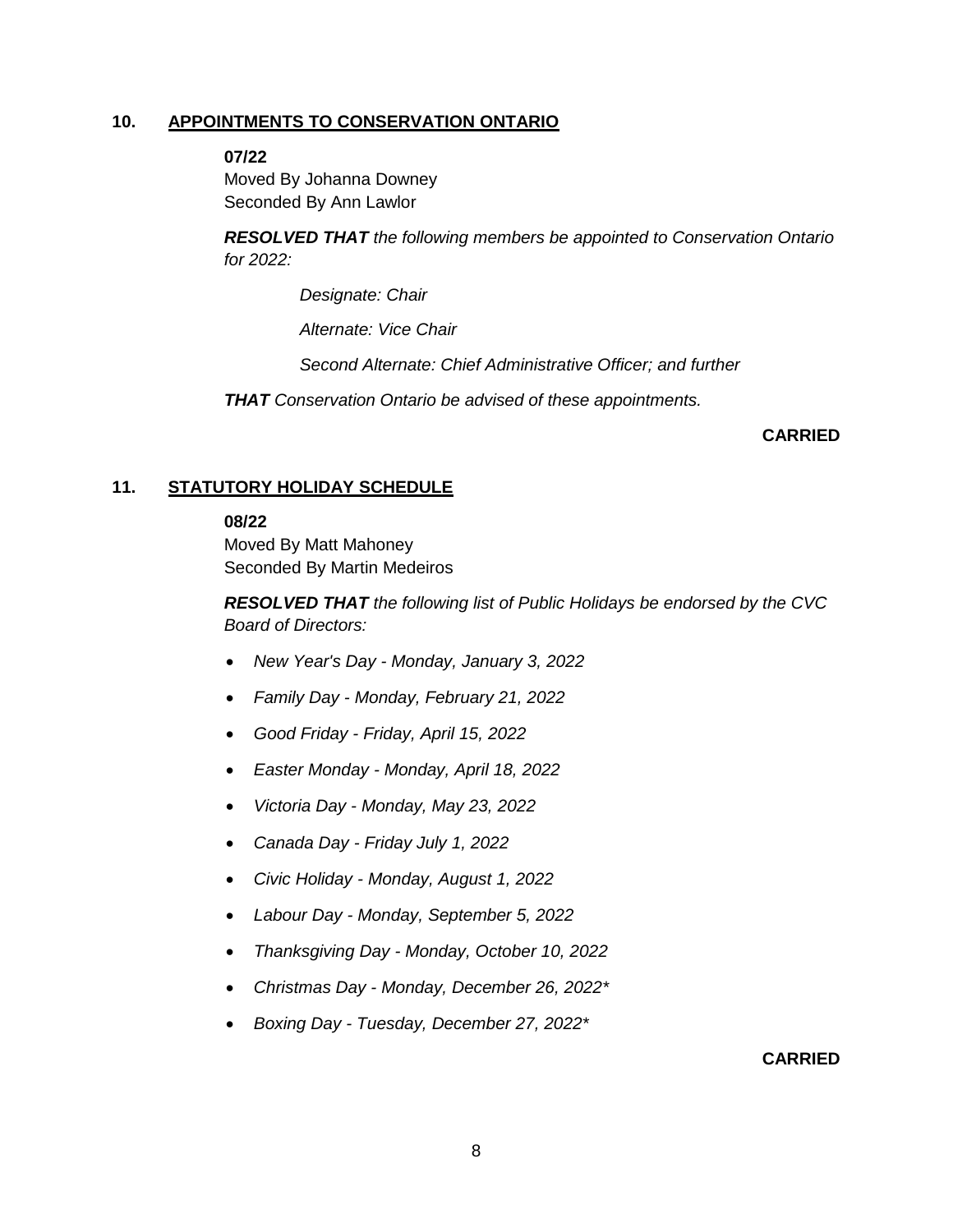## **12. ADMINISTRATIVE OFFICE HOLIDAY CLOSURE**

#### **09/22**

Moved By Michael Palleschi Seconded By Grant Peters

*RESOLVED THAT Credit Valley Conservation administrative offices will close Monday, December 26, 2022 to Monday, January 2, 2023 inclusive, based on the following holiday schedule:*

- *Monday, December 26, 2022 - In lieu of public holiday (Christmas Day)*
- *Tuesday, December 27, 2022 - In lieu of public holiday (Boxing Day)*
- *Wednesday, December 28, 2022 - Paid floater day*
- *Thursday, December 29, 2022 - Paid floater day*
- *Friday, December 30, 2022 - Vacation or lieu day*
- *Monday, January 2, 2023 - In lieu of public holiday (New Year's Day)*

#### **CARRIED**

#### **13. NEW BUSINESS STAFF REPORTS**

### **13.1 DEVELOPMENT, INTERFERENCE WITH WETLANDS, AND ALTERATIONS TO SHORELINES & WATERCOURSES APPLICATIONS**

Attached as Schedule 'A' are Development, Interference with Wetlands, and Alterations to Shorelines & Watercourses applications, pursuant to Ontario Regulation 160/06, as approved by staff and presented for members' information.

#### **10/22**

Moved By Ron Starr Seconded By John Stirk

*RESOLVED THAT the Development, Interference with Wetlands, and Alterations to Shorelines & Watercourses applications, pursuant to Ontario Regulation 160/06, as aproved by staff, be received and appended to the minutes of this meeting as Schedule 'A'; and further*

*THAT the staff approvals for each application be endorsed.*

**CARRIED**

### **14. CORRESPONDENCE/INFORMATION ITEMS DISTRIBUTED TO MEMBERS**

### **15. NOTICES OF MOTION**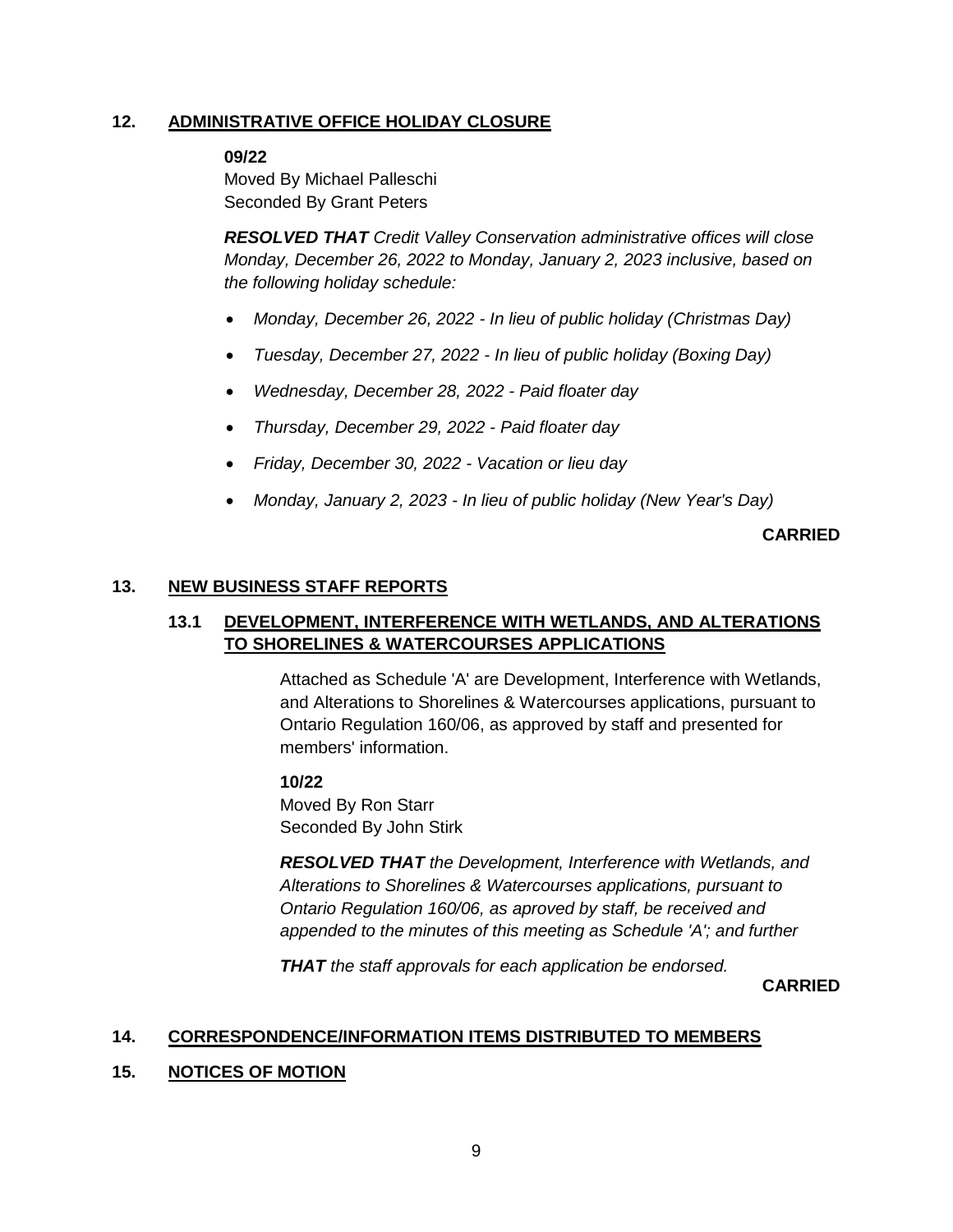# **16. OTHER BUSINESS**

CVC CAO Quentin Hanchard thanked Karen Ras for her years of service on the CVC Board of Directors. A tribute video was shown to members.

# **17. QUESTION PERIOD**

## **18. MEETING ADJOURNED**

On motion the meeting adjourned at 10:18 a.m.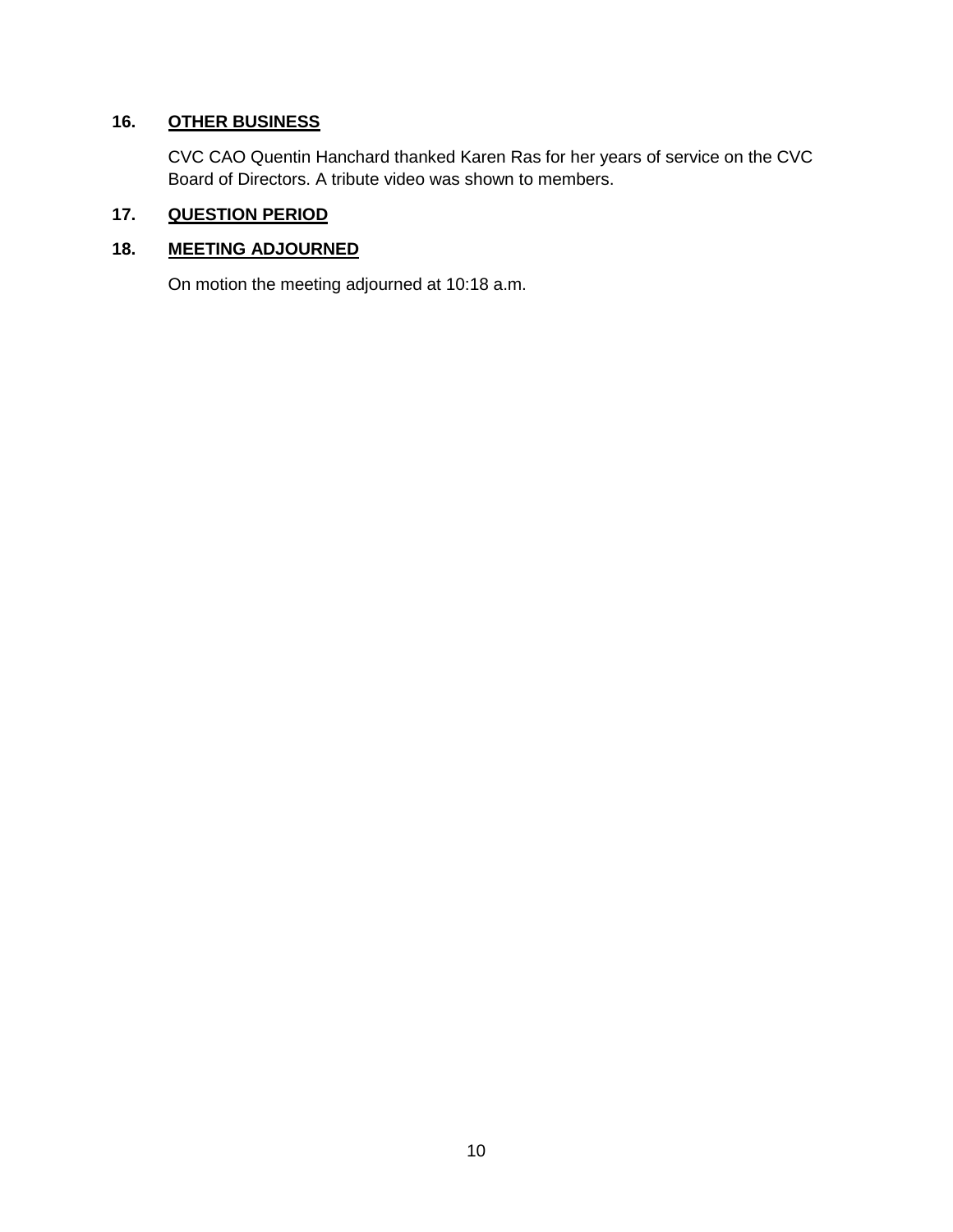| <b>Permit</b><br>No. | <b>Owner</b>            | <b>Agent</b>                      | <b>Address</b>                                                                                       | <b>Proposed Works</b>                                                                                                                                                                     | <b>Complete</b><br><b>Application</b><br><b>Date</b> | <b>Permit</b><br><b>Issued</b><br><b>Date</b> | Ward<br>No.    |
|----------------------|-------------------------|-----------------------------------|------------------------------------------------------------------------------------------------------|-------------------------------------------------------------------------------------------------------------------------------------------------------------------------------------------|------------------------------------------------------|-----------------------------------------------|----------------|
| <b>Brampton</b>      |                         |                                   |                                                                                                      |                                                                                                                                                                                           |                                                      |                                               |                |
| 21/173               | Region of<br>Peel       | R.V.<br>Anderson                  | Mississauga Road from North of<br>Bovaird to Mayfield<br>Part Lots 11 & 12,<br>Concessions 4 & 5 WHS | Alteration to a watercourse and<br>development in a regulated area<br>to facilitate widening of<br>Mississauga Rd and installation of<br>a new bridge in and around<br>Huttonville Creek. | 2021-06-19                                           | 2022-01-11                                    | 6              |
| 21/297               | Coscorp<br>Wanless Inc. | C.F. Crozier &<br>Associates      | 1-58 Brixham Lane<br>(1265 - 1323 Wanless Drive)<br>Part Lot 15, Concession 3 WHS                    | Development in the Regulated<br>Area for site grading, servicing and<br>restoration to facilitate the<br>construction of a townhouse<br>development.                                      | 2021-12-09                                           | 2021-12-09                                    | 6              |
| 21/368               |                         |                                   | 35 Curtis Drive<br>Part Lot 3, Concession 1 WHS                                                      | Development in the Regulated<br>Area for the purpose of<br>constructing a below grade<br>entrance in the rear yard.                                                                       | 2021-12-01                                           | 2021-12-13                                    | 3              |
| 21/399               |                         |                                   | 92 Little Britain Crescent<br>Part Lot 2, Concession 5 WHS                                           | Development in the Regulated<br>Area for the purpose of<br>constructing a secondary dwelling<br>unit and below grade entrance.                                                            | 2021-11-24                                           | 2021-11-24                                    | 6              |
| 21/404               |                         | <b>MEM</b><br>Engineering<br>Inc. | 74 Meadowlark Drive<br>Part Lot 13, Concession 1 WHS                                                 | Development in the Regulated<br>Area for the purpose of<br>constructing a secondary dwelling<br>unit and below grade entrance.                                                            | $2021 - 11 - 29$                                     | 2021-12-13                                    | $\overline{4}$ |
| 21/406               |                         | <b>MEM</b><br>Engineering<br>Inc. | 157 Bufford Drive<br>Part Lot 5, Concession 1 WHS                                                    | Development in the Regulated<br>Area for the purpose of<br>constructing a secondary dwelling<br>unit.                                                                                     | 2021-12-13                                           | 2021-12-14                                    | 3              |
| 21/408               |                         |                                   | 26 Elbern Markell Drive<br>Part Lot 6, Concession 4 WHS                                              | Development in the Regulated<br>Area for the purpose of<br>constructing a deck in the rear<br>yard.                                                                                       | 2021-11-24                                           | 2021-12-14                                    | 5              |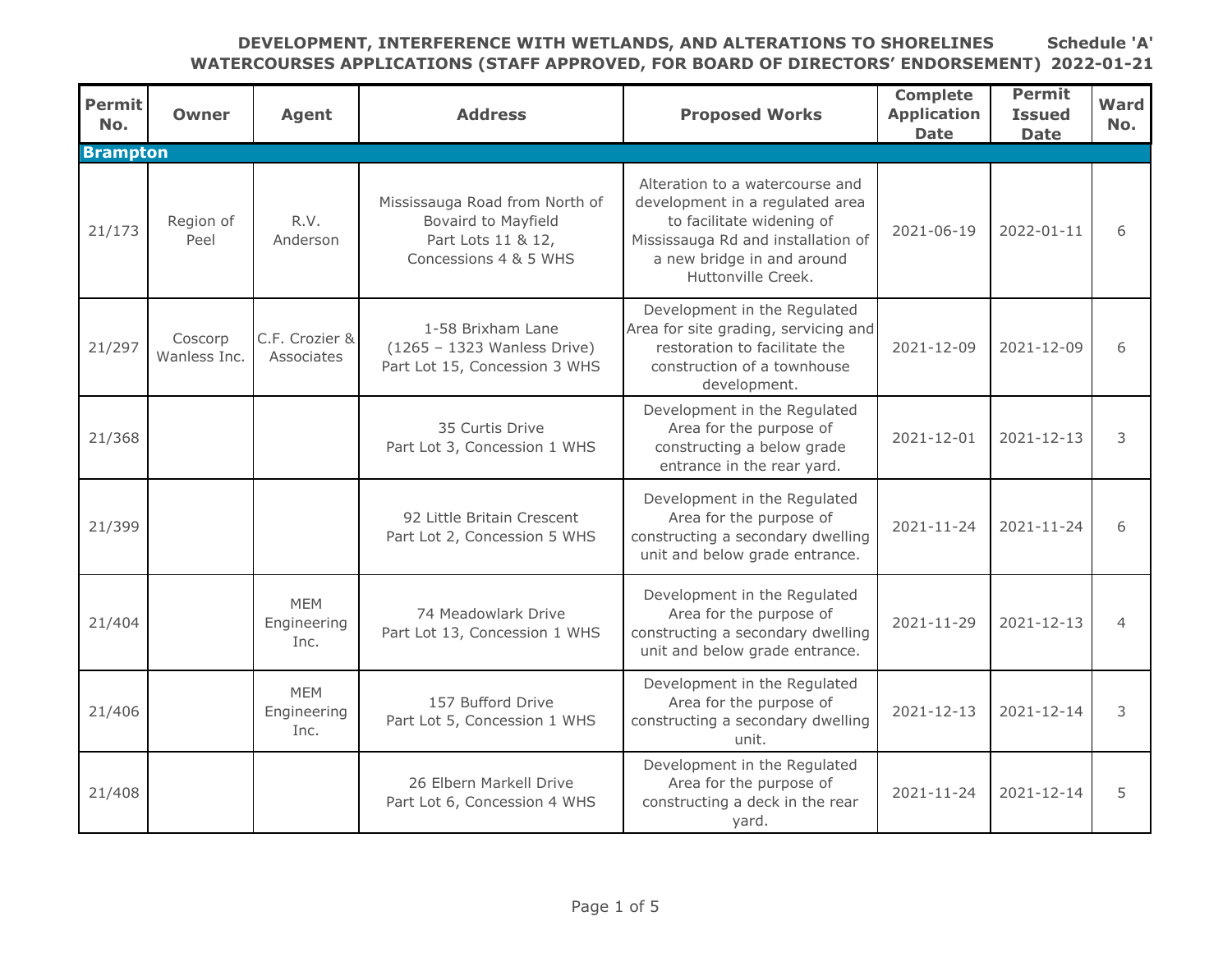| <b>Permit</b><br>No. | <b>Owner</b>                                      | <b>Agent</b>                          | <b>Address</b>                                                                 | <b>Proposed Works</b>                                                                                                                                              | <b>Complete</b><br><b>Application</b><br><b>Date</b> | <b>Permit</b><br><b>Issued</b><br><b>Date</b> | Ward<br>No.    |
|----------------------|---------------------------------------------------|---------------------------------------|--------------------------------------------------------------------------------|--------------------------------------------------------------------------------------------------------------------------------------------------------------------|------------------------------------------------------|-----------------------------------------------|----------------|
| 21/418               | Ballantry<br>Homes                                | Schaeffers<br>Consulting<br>Engineers | Part Lot 6, Concession 3 WHS                                                   | Development in the Regulated<br>Area for site grading to facilitate a<br>residential subdivision<br>(21T-09007B, Phase 2)                                          | 2021-12-10                                           | 2021-12-15                                    | 5              |
| 21/426               | Woodlawn<br>Seniors<br>Development<br>Corporation | C.F. Crozier &<br>Associates          | 0 Wanless Road<br>Part Lot 15, Concession 5 WHS                                | Interference with a wetland to<br>facilitate site grading and wetland<br>rehabilitation.                                                                           | 2021-12-10                                           | 2022-01-11                                    | 6              |
| 21/430               |                                                   |                                       | 43 Malaspina Close<br>Part Lot 1, Concession 5 WHS                             | Development in the Regulated<br>Area for the purpose of<br>constructing an inground pool.                                                                          | 2021-12-14                                           | 2021-12-20                                    | 6              |
| 21/436               |                                                   |                                       | 56 Malaspina Close<br>Part Lot 1, Concession 5 WHS                             | Development in the Regulated<br>Area for the purpose of<br>constructing a finished basement<br>including a bedroom.                                                | 2022-01-06                                           | 2022-01-06                                    | 6              |
| <b>Caledon</b>       |                                                   |                                       |                                                                                |                                                                                                                                                                    |                                                      |                                               |                |
| 21/422               |                                                   |                                       | 17585 Mississauga Road,<br>#3 Lower Chalet Rd<br>Part Lot 11, Concession 4 WHS | Development in the Regulated<br>Area to facilitate construction of a<br>2-storey single dwelling, deck,<br>covered porch, and replacement of<br>the septic system. | 2021-12-10                                           | 2021-12-10                                    | $\mathbf{1}$   |
| 21/423               |                                                   | Tumber and<br>Associates              | 15323 Rockside Road<br>Part Lot 34, Concession 5 WHS<br>Chinguacousy Township  | Development in the Regulated<br>Area to facilitate construction of a<br>detached art studio, covered deck,<br>and associated landscaping.                          | 2021-12-10                                           | $2021 - 12 - 10$                              | $\overline{2}$ |
| <b>Erin</b>          |                                                   |                                       |                                                                                |                                                                                                                                                                    |                                                      |                                               |                |
| 21/370               |                                                   |                                       | 9658 Wellington Road 22<br>Part Lot 23, Concession 10                          | Development in the Regulated<br>Area for the purpose of<br>constructing a 34' x 44' detached<br>garage and driveway.                                               | 2021-12-06                                           | 2021-12-13                                    | N/A            |
| 21/434               |                                                   |                                       | 1 Erin Heights Drive<br>Part Lot 16, Concession 9                              | Development in the Regulated<br>Area for the purpose of<br>constructing a rear 8' x 16' first<br>storey addition to the dwelling and<br>rear deck.                 | 2021-12-17                                           | $2021 - 12 - 20$                              | N/A            |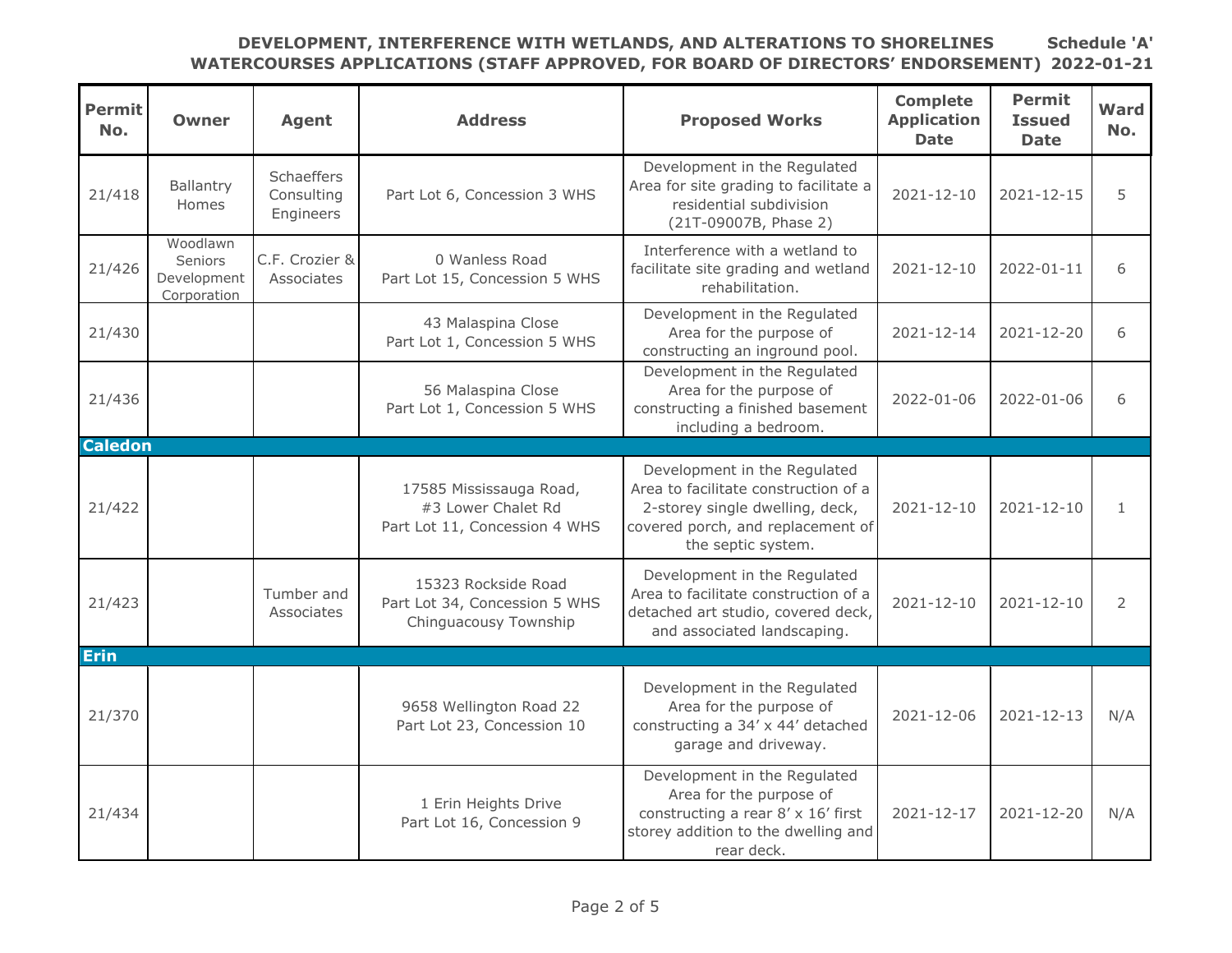| <b>Permit</b><br>No. | <b>Owner</b>         | <b>Agent</b>                               | <b>Address</b>                                      | <b>Proposed Works</b>                                                                                                                                        | <b>Complete</b><br><b>Application</b><br><b>Date</b> | <b>Permit</b><br><b>Issued</b><br><b>Date</b> | Ward<br>No.    |
|----------------------|----------------------|--------------------------------------------|-----------------------------------------------------|--------------------------------------------------------------------------------------------------------------------------------------------------------------|------------------------------------------------------|-----------------------------------------------|----------------|
| 21/440               |                      | Van Harten<br>Surveying<br>Inc.            | 5010 Trafalgar Road<br>Part Lot 3, Concession 7     | Development in the Regulated<br>Area for the purpose of replacing a<br>septic system.                                                                        | 2021-12-06                                           | 2022-01-11                                    | N/A            |
| <b>Halton Hills</b>  |                      |                                            |                                                     |                                                                                                                                                              |                                                      |                                               |                |
| 21/340               |                      | <b>FRASCA</b><br>Design &<br>Planning Inc. | 12923 Regional Road 25<br>Part Lot 25, Concession 3 | Development in the Regulated<br>Area for the purpose of<br>constructing a two storey single<br>family dwelling, 3 car garage,<br>driveway and septic system. | 2021-12-06                                           | $2021 - 12 - 06$                              | 1              |
| 21/393               |                      | Hickory<br>Dickory<br><b>Decks</b>         | 180 Mowat Crescent<br>Part Lot 20, Concession 8     | Development in the Regulated<br>Area for the purpose of<br>constructing a 26' 6" x 18'<br>rear yard deck.                                                    | 2021-12-03                                           | 2021-12-09                                    | 3              |
| 21/398               |                      |                                            | 140 Rexway Drive<br>Part Lot 16, Concession 9       | Development in the Regulated<br>Area for the purpose of<br>constructing a new dwelling,<br>retaining wall and associated<br>grading.                         | 2021-12-08                                           | 2021-12-08                                    | 3              |
| 21/409               |                      |                                            | 6 Clare Court<br>Part Lot 28, Concession 3          | Development in the Regulated<br>Area for the purpose of<br>constructing a 10' x 58' rear<br>addition to the dwelling.                                        | 2021-12-07                                           | 2020-12-14                                    | 1              |
| 21/419               |                      | <b>DK</b><br>Excavating<br>Ltd.            | 12 Gordons Creek Court<br>Part Lot 30, Concession 5 | Development in the Regulated<br>Area for the purpose of replacing a<br>failed septic tank.                                                                   | $2021 - 12 - 03$                                     | $2021 - 12 - 10$                              | 2              |
| 21/444               | Enbridge Gas<br>Inc. |                                            | 9 Trinity Court<br>Part Lot 29, Concession 4        | Development in the Regulated<br>Area for the purpose of installing<br>72m of gas pipeline to the<br>dwelling.                                                | 2021-12-19                                           | 2021-12-20                                    | $\mathbf{1}$   |
| 21/449               |                      | Robt. Noble<br>Ltd.                        | 550 Guelph Street<br>Part Lot 11, Concession 11     | Development in the Regulated<br>Area for the purpose of replacing a<br>septic system.                                                                        | 2021-12-21                                           | 2021-12-21                                    | $\overline{2}$ |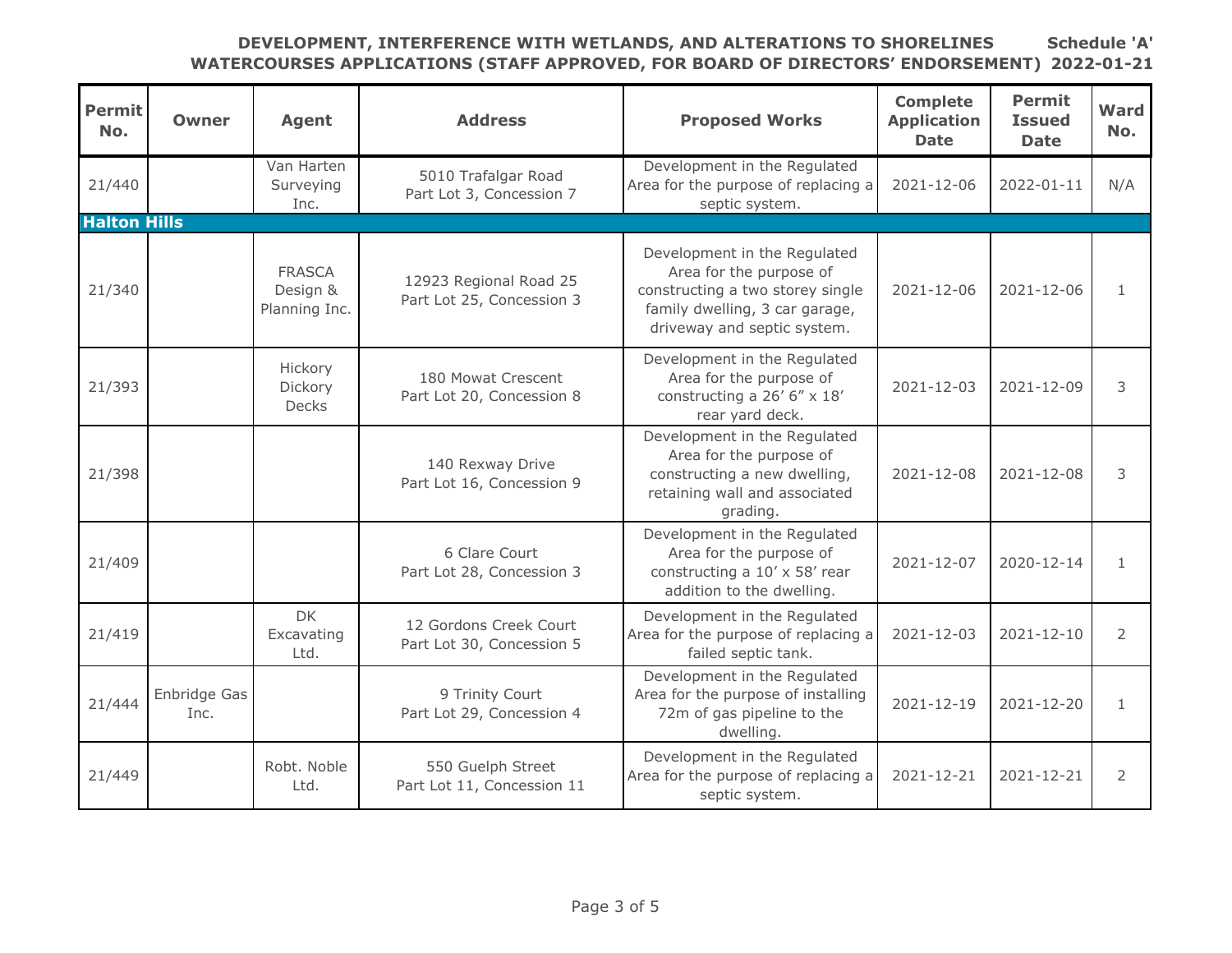| <b>Permit</b><br>No. | <b>Owner</b>      | <b>Agent</b>                        | <b>Address</b>                                                              | <b>Proposed Works</b>                                                                                                                                                        | <b>Complete</b><br><b>Application</b><br><b>Date</b> | <b>Permit</b><br><b>Issued</b><br><b>Date</b> | Ward<br>No.  |
|----------------------|-------------------|-------------------------------------|-----------------------------------------------------------------------------|------------------------------------------------------------------------------------------------------------------------------------------------------------------------------|------------------------------------------------------|-----------------------------------------------|--------------|
| <b>Mississauga</b>   |                   |                                     |                                                                             |                                                                                                                                                                              |                                                      |                                               |              |
| 20/197               |                   | Shoreplan<br>Engineering<br>Limited | 134 Cumberland Drive<br>Part Lot 1, Range 1 CIR                             | Development in the Regulated<br>Area to facilitate the construction<br>of a sea wall.                                                                                        | 2021-08-18                                           | 2021-12-08                                    | $\mathbf{1}$ |
| 20/232               |                   | <b>BBA Design</b><br>Studio         | 2212 Shardawn Mews<br>Lot D, Range 3 CIR                                    | Development in the Regulated<br>Area for the purpose of<br>constructing a one-storey front<br>addition, two-storey addition<br>above garage and two accessory<br>structures. | 2022-01-10                                           | 2022-01-10                                    | 7            |
| 21/017               |                   | Hicks Design<br>Studio Inc.         | 389 Temagami Crescent<br>Part of Lot 7, Range 1 CIR                         | Development in the Regulated<br>Area for the purpose of<br>constructing an addition to an<br>existing residential dwelling,<br>covered porch and pool.                       | 2021-12-21                                           | 2021-12-21                                    | 2            |
| 21/277               |                   | <b>MEM</b><br>Engineering           | 77 Thomas Street<br>Part Lot 3, Concession 5 WHS                            | Development in the Regulated<br>Area to facilitate the construction<br>of a single family<br>dwelling.                                                                       | 2021-09-08                                           | 2022-01-11                                    | 11           |
| 21/374               | Region of<br>Peel | Associated<br>Engineering           | Winston Churchill Boulevard at Laird<br>Rd<br>Part Lot 35, Concession 1 NDS | Development in the Regulated<br>Area to facilitate installation of<br>300mm watermain.                                                                                       | 2021-12-21                                           | 2021-12-21                                    | 8            |
| 21/375               |                   | John Willmott<br>Architect          | 1578 Spring Road<br>PLAN 389, Lot 63                                        | Development in the Regulated<br>Area for the purpose of<br>constructing a basement walkout,<br>covered patio and 2nd storey<br>balcony.                                      | 2021-12-08                                           | 2021-12-08                                    | 2            |
| 21/403               |                   | Rocmar<br>Engineering               | 692 Nautalex Court<br>Part Lot 26, Concession 3 SDS                         | Development in the Regulated<br>Area to facilitate the construction<br>of a 2nd storey addition to the<br>existing residential dwelling.                                     | 2021-12-16                                           | 2021-12-16                                    | 2            |
| 21/405               |                   | Amr<br>Architects<br>Inc.           | 2421 Thorne Lodge Drive<br>Part Lot 33, Concession 1 SDS                    | Development in the Regulated<br>Area to facilitate the construction<br>of a driveway and site grading.                                                                       | 2021-11-25                                           | 2021-11-25                                    | 2            |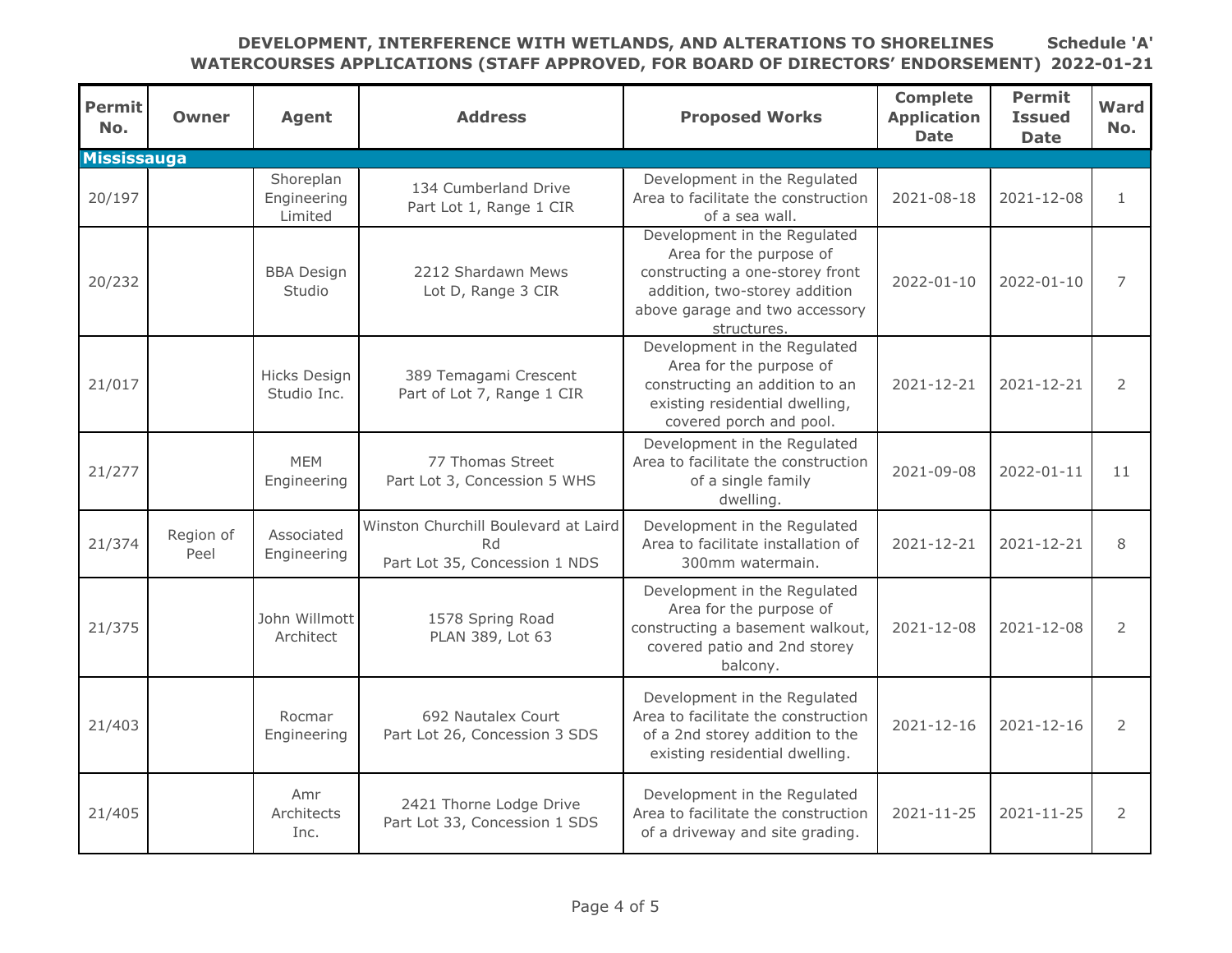| Permit<br>No. | <b>Owner</b>                  | <b>Agent</b>                                                | <b>Address</b>                                                                 | <b>Proposed Works</b>                                                                                                                    | <b>Complete</b><br><b>Application</b><br><b>Date</b> | <b>Permit</b><br><b>Issued</b><br><b>Date</b> | <b>Ward</b><br>No. |
|---------------|-------------------------------|-------------------------------------------------------------|--------------------------------------------------------------------------------|------------------------------------------------------------------------------------------------------------------------------------------|------------------------------------------------------|-----------------------------------------------|--------------------|
| 21/415        | City of<br>Mississauga        | Dillon<br>Consulting                                        | Port Credit Harbour<br>(15 Front Street South)<br>Part Lots 6 & 7, Range 1 CIR | Alteration to a watercourse to<br>facilitate maintenance dredging<br>works around the mouth of the<br>Credit River and adjacent harbour. | 2021-11-30                                           | 2022-01-11                                    | $\mathbf{1}$       |
| 21/429        |                               |                                                             | 308 Indian Valley Trail<br>Part Lot 4, Range 2 CIR                             | Development in the Regulated<br>Area to facilitate the construction<br>of a retaining wall.                                              | $2021 - 12 - 13$                                     | 2021-12-20                                    |                    |
| 21/445        | Enbridge Gas<br>Inc.          |                                                             | 845 Bexhill Road<br>Part Lot 25, Concession 3 SDS                              | Development in the Regulated<br>Area for the purpose of installing<br>36m gas connection to the<br>dwelling.                             | 2022-01-10                                           | 2022-01-11                                    | 2                  |
| <b>Mono</b>   |                               |                                                             |                                                                                |                                                                                                                                          |                                                      |                                               |                    |
| 21/400        | Credit Valley<br>Conservation | Town of Mono                                                | 500 Monora Park Drive<br>(Monora Park)<br>Part Lot 4, Concession 2 WHS         | Development in the Regulated<br>Area to facilitate construction of a<br>washroom.                                                        | $2021 - 11 - 18$                                     | 2021-12-03                                    | N/A                |
| 21/412        |                               | $1 - 2 - 3$<br>Septic N'<br>Construction<br><b>Services</b> | 19 Bayberry Road<br>Part Lot 6, Concession 2 WHS                               | Development in the Regulated<br>Area for the purpose of replacing a<br>failed septic system.                                             | $2021 - 11 - 30$                                     | $2021 - 11 - 30$                              | N/A                |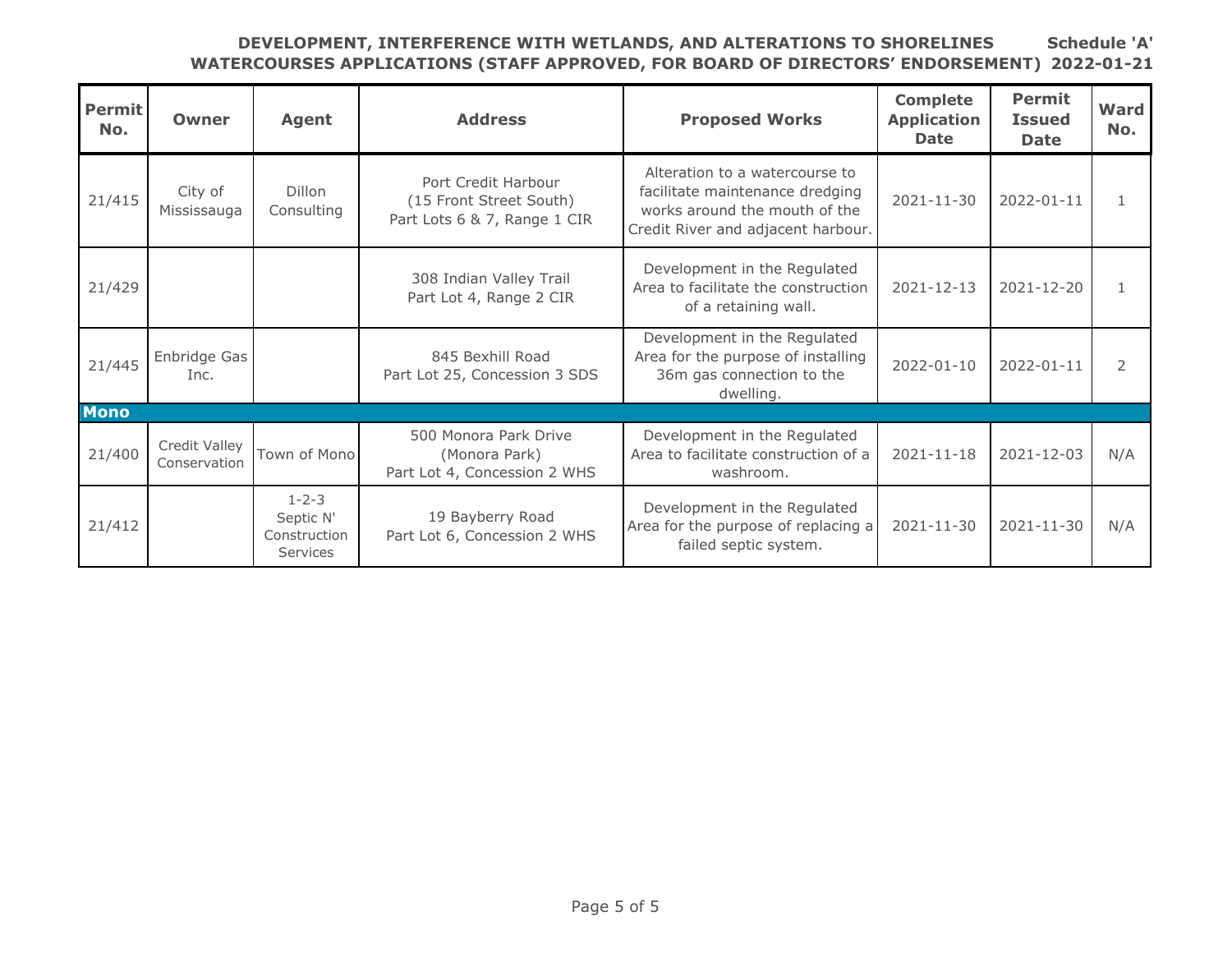

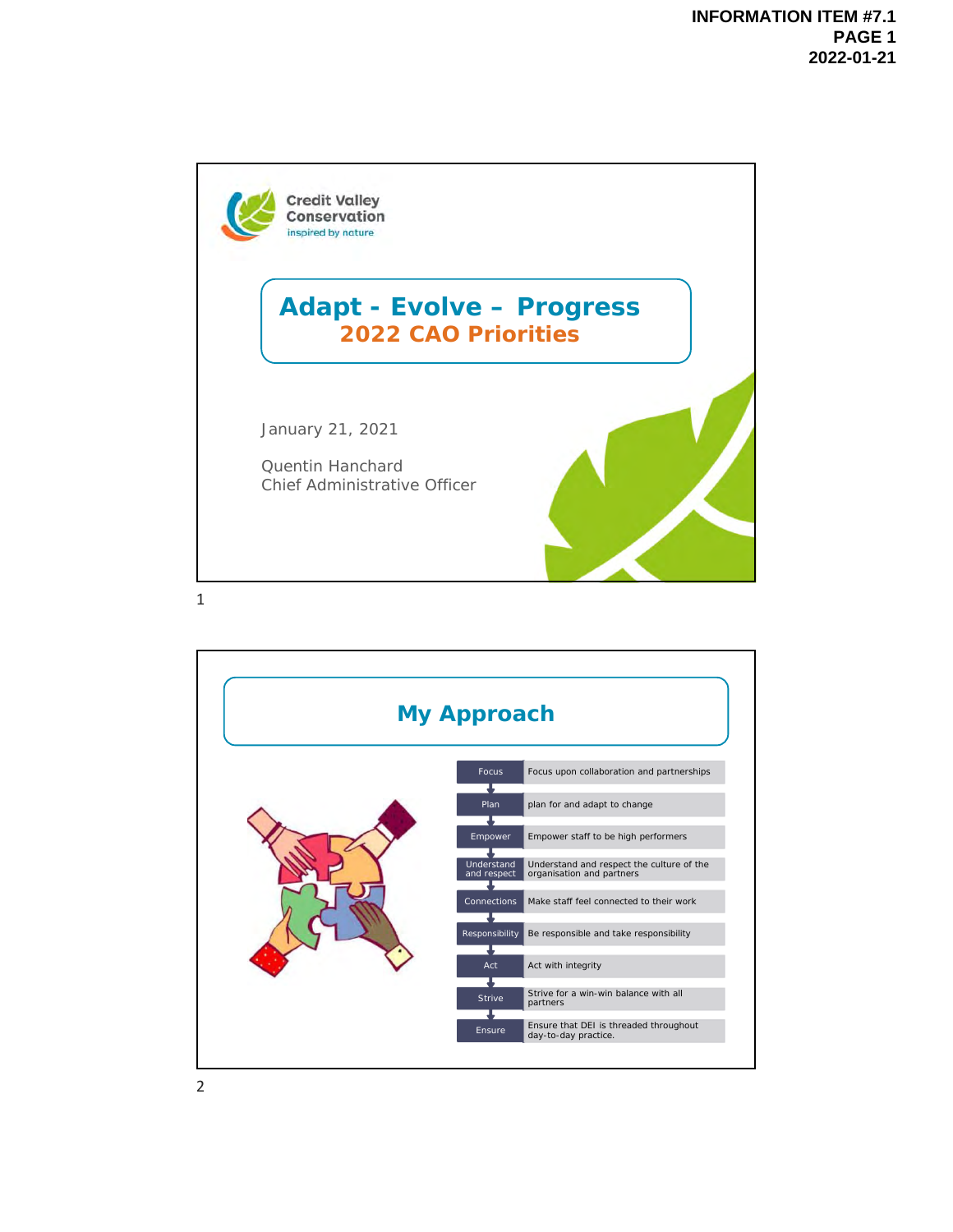

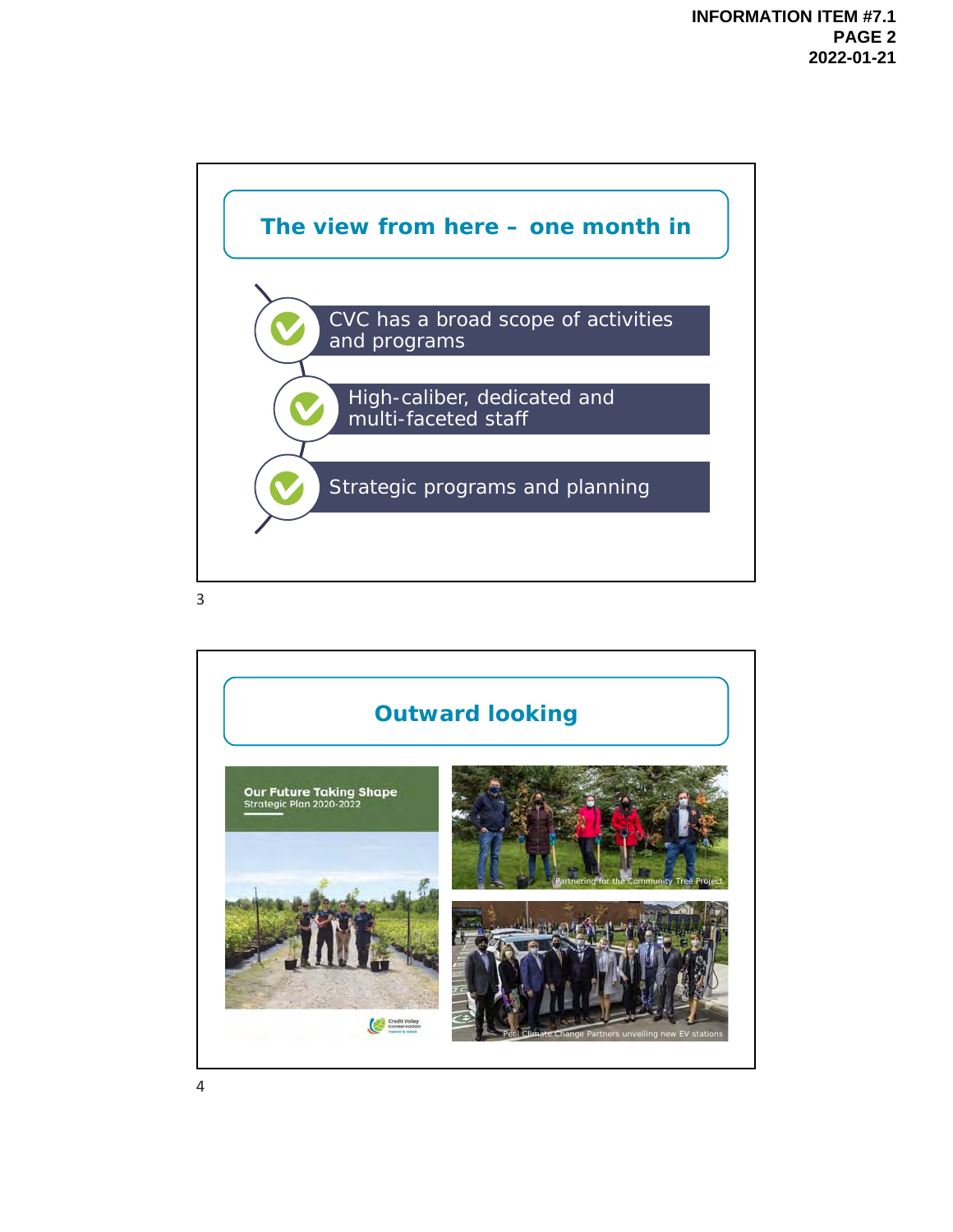

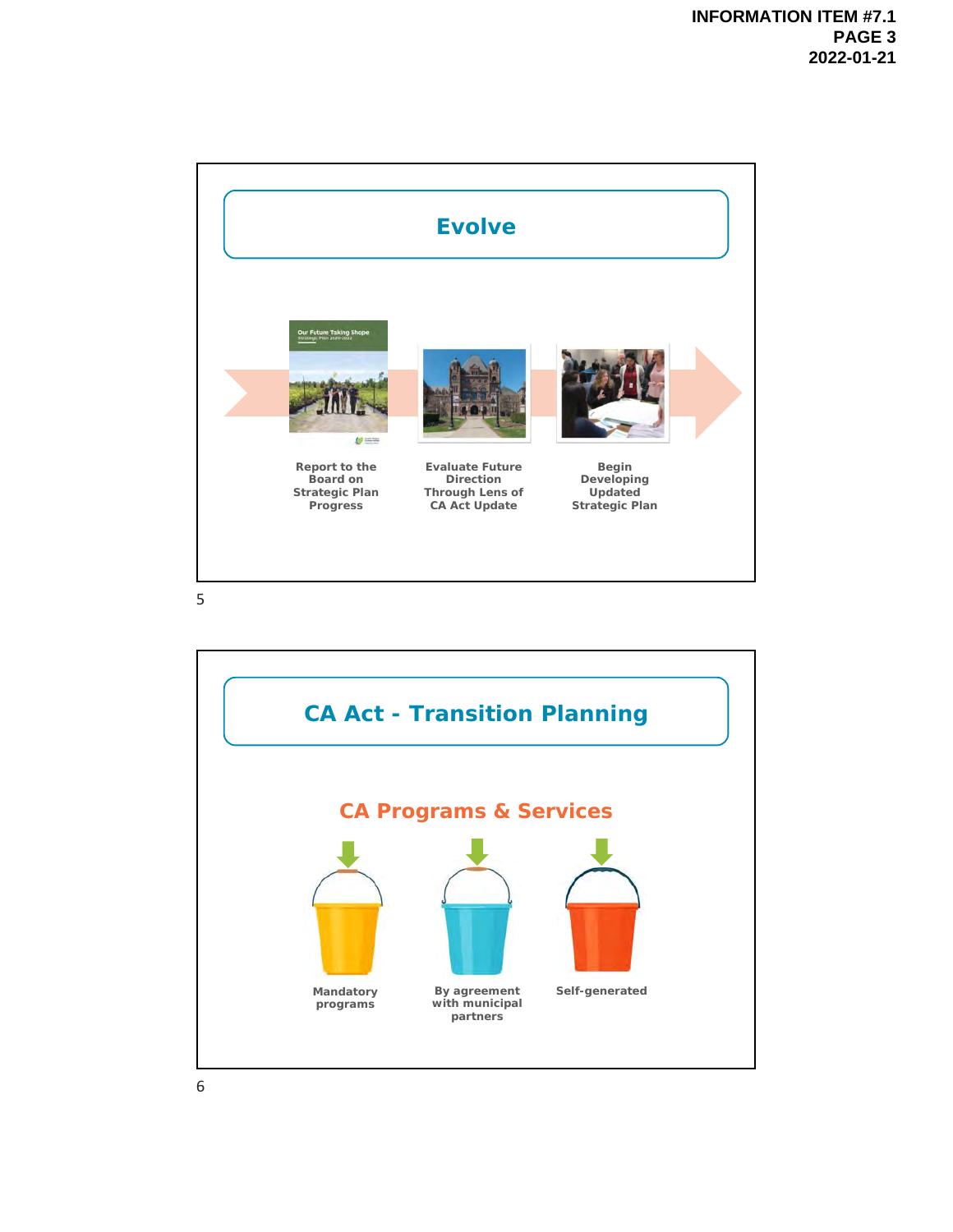

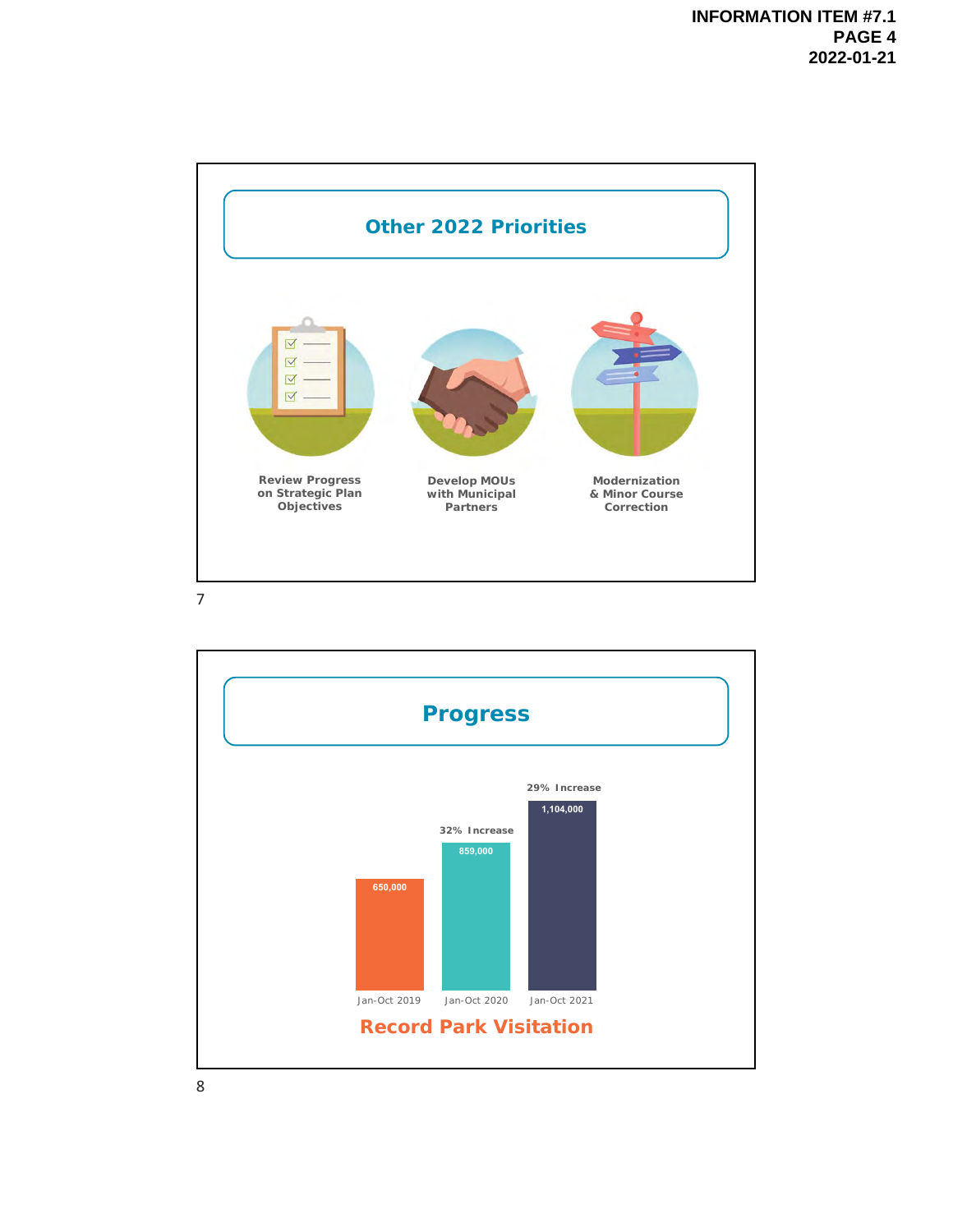

9